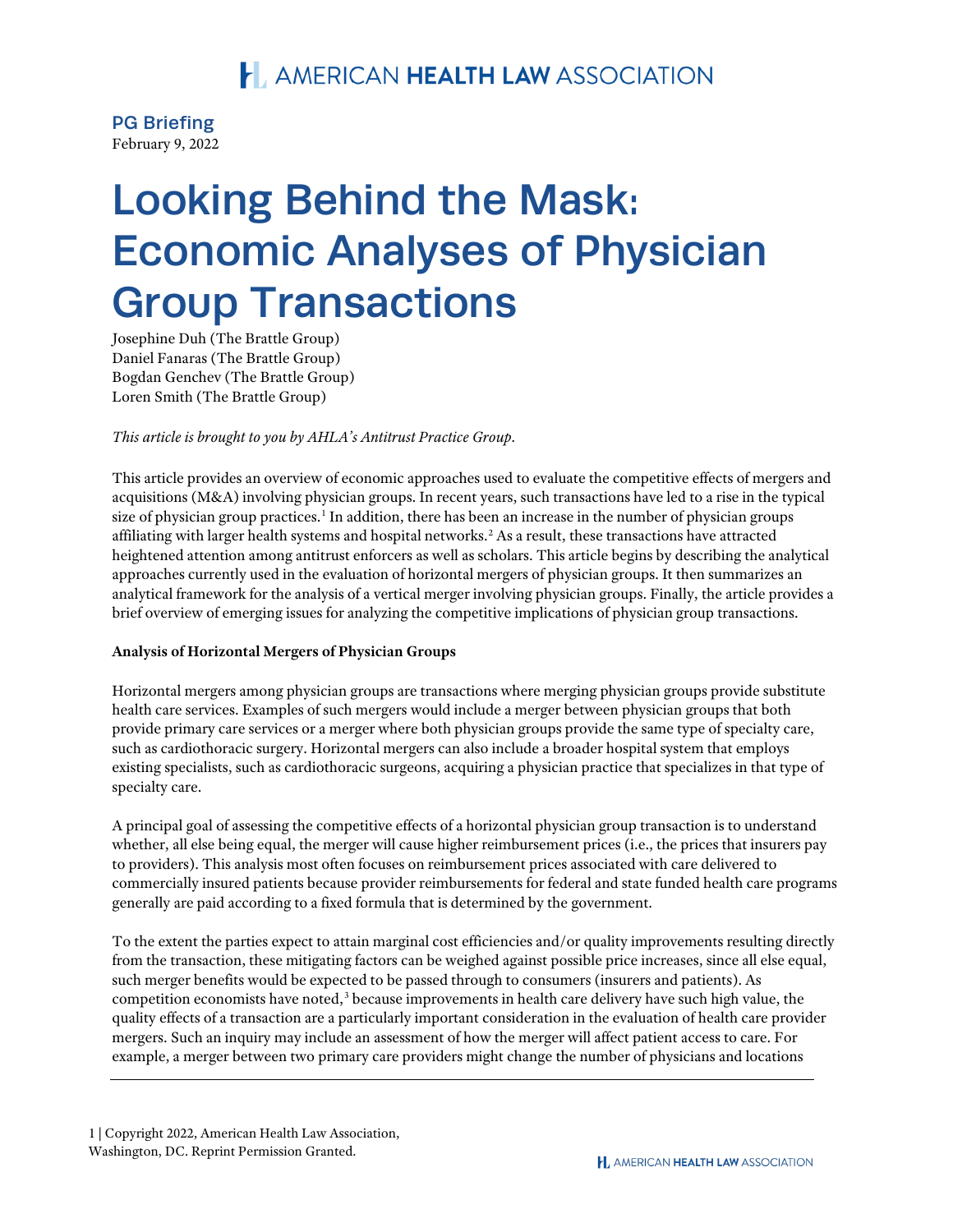accessible to an acquired provider group's existing patients and these changes in access may be examined in conjunction with considering other effects of the merger.

#### *Market Definition and Market Concentration*

As an initial assessment of whether a health care provider merger is likely to raise competitive concerns, practitioners typically determine whether the transaction will cause significant increases in market concentration within one or more relevant antitrust markets. This analysis involves defining relevant antitrust markets and then calculating measures of market concentration (i.e., market shares and Herfindahl-Hirschman indexes (HHIs)). All else being equal, higher levels of post-merger market shares and HHIs, and larger changes in market shares and HHIs, are associated with greater concern that the merger will cause anticompetitive harm.

Relevant antitrust product markets for physician group mergers typically are defined using treatment categories based on CPT codes and/or the identified physician specialties of a practice. Relevant geographic markets generally are determined by the locations where those relevant services are delivered by the providers of the merging parties and by their closest competitors. Although there may be multiple relevant markets associated with a merger—these markets need not have specific "metes and bounds." One common approach for the initial evaluation of market shares is to study shares of relevant services provided to patients that live within the contours of the primary service areas (PSA) of the merging parties, often defined as the lowest number of postal zip codes from which the practice draws at least 75% of its patients.<sup>[4](#page-7-3)</sup>

In health care provider mergers, there are two standard ways to compute market shares and HHIs.<sup>[5](#page-7-4)</sup> First, market shares and associated HHIs can be computed based on all relevant patient encounters from service locations that are included in the relevant market—i.e., service location-based shares. Second, market shares and associated HHIs can be computed based on services provided to patients that reside within the boundaries of the relevant geographic market—i.e., patient-based shares. Often market shares and HHIs computed in these two ways are similar enough that the method of calculation does not matter. However, in situations where the market shares and HHIs computed using these two methods differ significantly, it is incumbent on the analyst to determine which method is most appropriate for the particular case being studied.<sup>[6](#page-7-5)</sup>

#### *Analyses of Unilateral Competitive Effects*

At a high level, analysis of the potential unilateral competitive effects of physician group mergers is the same as the analysis of any differentiated product merger. The central goal of this analysis is to determine whether there is a significant loss of competition for the types of care or services provided by merging physician groups—i.e., are the services provided by the merging physician groups close substitutes for a significant number of patients.

To this end, competition economists typically begin their assessment of closeness of substitution among physician groups with well-established econometric patient demand models to estimate standard measures of substitution among physician groups—e.g., diversion ratios. Ideally, these econometric models would rely on patient encounter data for all relevant physician groups. Such data may be available through state agencies, but detailed data on physician encounters are not as widespread as, for example, inpatient discharge data. Hence, practitioners may need to be creative in combining data from the merging parties with data from other available sources.[7](#page-7-6)

The conceptual question that the standard econometric models of patient demand for physician services consider is: When a physician group is removed as a choice, with what probability will patients that would have gone to the removed physician group go to each of the other physician groups that remain? These estimated probabilities are evaluated as diversion ratios from the removed physician group to other physician groups. This conceptual framework does not precisely answer the question the Horizontal Merger Guidelines consider most relevant to the evaluation of horizontal mergers, i.e., substitution between merging parties following a small change in relative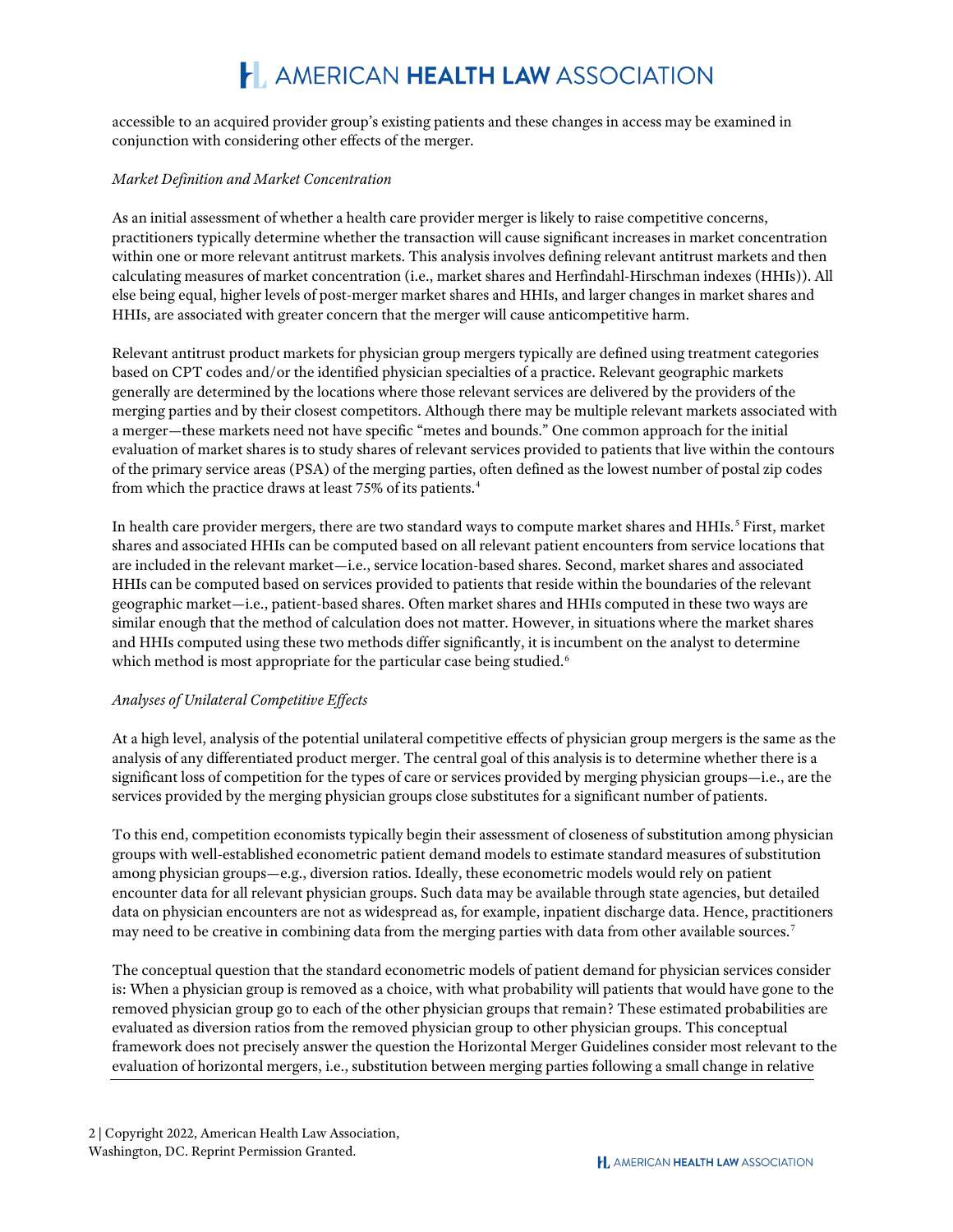prices.[8](#page-7-7) However, because commercially insured patients' direct exposures to prices for health care services is muted, it is conventional to consider diversion ratios calculated in this way as a reasonable approximation of the relevant diversion ratios for the analysis of unilateral competitive effects of health care provider mergers. The appropriateness of such diversion ratios should continue to be evaluated as health plans innovate in ways that affect patients' exposure to physician service prices—e.g., by developing innovative tiered and limited-access health plans.

Competition economists often use estimated diversion ratios as an input into economic models that predict the price effects of the proposed merger. In health care provider mergers, there are two standard metrics that economists use to estimate expected merger price effects, both of which are derived from a standard bargaining model of health care provider competition. The first method, commonly known as willingness-to-pay, or WTP, predicts merger price effects based on a measure of the difference in the incremental patient value (or surplus) created by having the merged physician group in a health plan and the sum of the incremental surpluses created by the merging physician groups.[9](#page-7-8) The second method, commonly known as upward price pressure (UPP), predicts merger price effects using a measure of the difference in the incremental profit generated by the merged entity and the incremental profits generated by the merging physician groups on their own. Both of these metrics closely relate to diversion ratios, and thus tend to be positively correlated with one another. Moreover, empirical studies have shown these methods to have similar predictive accuracy.<sup>[10](#page-7-9)</sup> However, these methods can generate significantly different predictions of merger price effects in cases where there is significant asymmetry in the bargaining strength of health care providers and insurance carriers. In such situations, it is incumbent on the analyst to determine which method is most appropriate based on the facts of the case being evaluated.

#### *Retrospective Studies as an Alternative to Prospective Analysis of Horizontal Mergers*

Understanding how market conditions and pricing changed after a previous merger can provide a formative approach for assessing the likely effects of a new merger under consideration. Several academic studies have examined whether increased consolidation among physician groups has resulted in higher prices by retrospectively studying changes in pricing after prior mergers or other examples of industry consolidation.<sup>[11](#page-7-10)</sup> Using similar approaches, analysts sometimes examine specific examples of mergers from the past that relate to either the same geographic areas and services as the merger being considered, or prior transactions that involve one or more of the merging parties. The specific analyses will depend on the degree to which sufficient detailed data are available and such analyses could involve making conclusions based largely on documentary evidence in the absence of conducting a formal (e.g., econometric) study.

Similarly, other non-merger "events" involving the same geographic area and services as the planned merger can serve as natural experiments to examine for insight into market conditions and the likely price effects from a merger. For example, a closure of a key physician group location from a particular geographic region could inform the question of how patients substitute their care with other providers and help identify the contours of the relevant geographic market(s). Here the specific analyses an analyst undertakes will again be motivated by the available data.

#### **Analysis of Vertical Mergers Involving Physician Groups**

Vertical mergers involve entities at different stages of the supply chain. In the context of health care, examples of vertically related entities include physician groups and hospitals, multispecialty and primary care practices, and physician groups and health insurers. In this section, we focus on the vertical aspects of mergers between physician groups and hospitals. Industry participants, researchers, and regulators have noted the rapid increase in physicianhospital integration. Between 2012 and 2018, the share of physician practices owned by hospitals more than doubled from 14% to 31%.<sup>[12](#page-7-11)</sup> In January 2021, the FTC announced that it had requested data from six health insurance companies to study the competitive effects of physician-hospital integration.<sup>[13,](#page-7-12)[14](#page-8-0)</sup>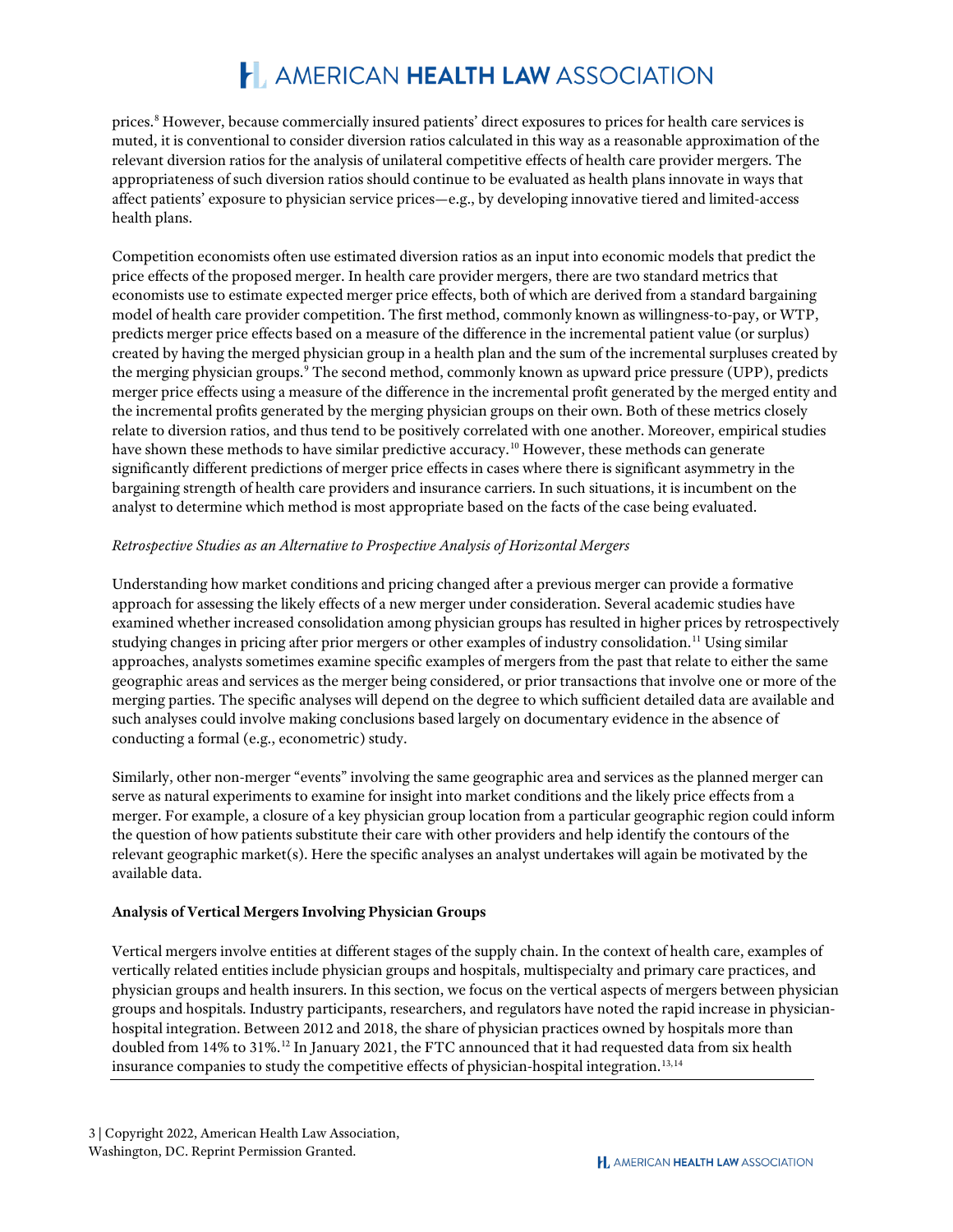#### *The Economics of Vertical Integration between Physician Groups and Hospitals*

Vertical integration can have both procompetitive and anticompetitive effects. It can lead to more efficient market outcomes, with increased output and profits for firms, and lower prices for consumers. However, vertical integration can also allow the merged entity to foreclose rivals, which can harm competition and consumers.[15](#page-8-1)

In health care markets, vertical integration between physician groups and hospitals can yield various procompetitive effects:

- First, vertical integration can eliminate inefficiencies associated with double marginalization. In the context of a merger between a physician group and a hospital, double marginalization occurs because the physician group sets prices without regard for the effect its actions have on demand for hospital services.[16](#page-8-2) As a consequence, physician group and hospital prices are higher (and output is lower) than they would be under common ownership. Hence, vertical integration allows the merged entity to internalize these effects and lower prices, which benefits the hospital, physician group, and consumers.
- Second, vertical integration can align hospital and physician incentives to invest in clinical quality and other patient benefits.<sup>[17](#page-8-3)</sup> For example, the introduction of new surgical equipment at a hospital may improve the performance of surgeons, and it may be difficult for the hospital to extract the full value of their investment in the new equipment through an arms-length contract with the physician group. Hence, vertical integration may increase such investments by fully aligning the incentives of hospitals and surgeons.
- Third, vertical integration can improve an organization's cost structure. For instance, the increased size of the organization may improve economies of scale and scope. In addition, vertical integration may lower transaction costs, i.e., the costs of doing business.[18](#page-8-4) Such costs include demand uncertainty from variation in the number of referrals, supply chain uncertainty from physician availability, contracting complexity, monitoring costs, and costs associated with bargaining with insurance companies over reimbursement rates.<sup>[19](#page-8-5)</sup> Economic theory predicts that reducing these costs can lower prices, increase output, and improve clinical quality.

Foreclosure of competition is a principal competitive concern associated with vertical integration. A merger between vertically related firms can allow the combined entity to restrict competitors' access to inputs or pathways to end consumers, which may weaken competition.<sup>[20](#page-8-6)</sup> As a result, the merged firm may be able to raise prices or lower quality. In a health care context, physicians employed by a hospital may be contractually allowed to provide services only at their employer hospital, which limits the access of rival hospitals to specialized labor. In addition, hospital-employed physicians may concentrate their referrals to specialists working at the same hospital.<sup>[21](#page-8-7)</sup> As a consequence, the vertical relationship may restrict rival hospitals' access to patients.

#### *Market Definition and Market Concentration in Vertical Transactions*

A pure vertical merger does not affect market concentration at either level of the health care supply chain. For example, if a hospital that does not offer cancer treatment acquires an oncology physician practice, concentration will remain the same in both the market for oncology services and in the separate market for primary care (or in any other health care services market). In practice, such situations are rare because of the multispecialty nature of hospitals and physician-hospital mergers typically have some horizontal aspects.<sup>[22](#page-8-8)</sup> For this reason, practitioners analyze vertical transactions by defining relevant markets at both levels of the supply chain. However, unlike horizontal mergers, there is no standard way to define a market.<sup>[23](#page-8-9)</sup> In addition, although most economists agree that high concentration within at least one level of the supply chain is necessary for a vertical transaction to raise competitive concerns, there is little specific guidance on how high shares need to be for anticompetitive harm to be a concern.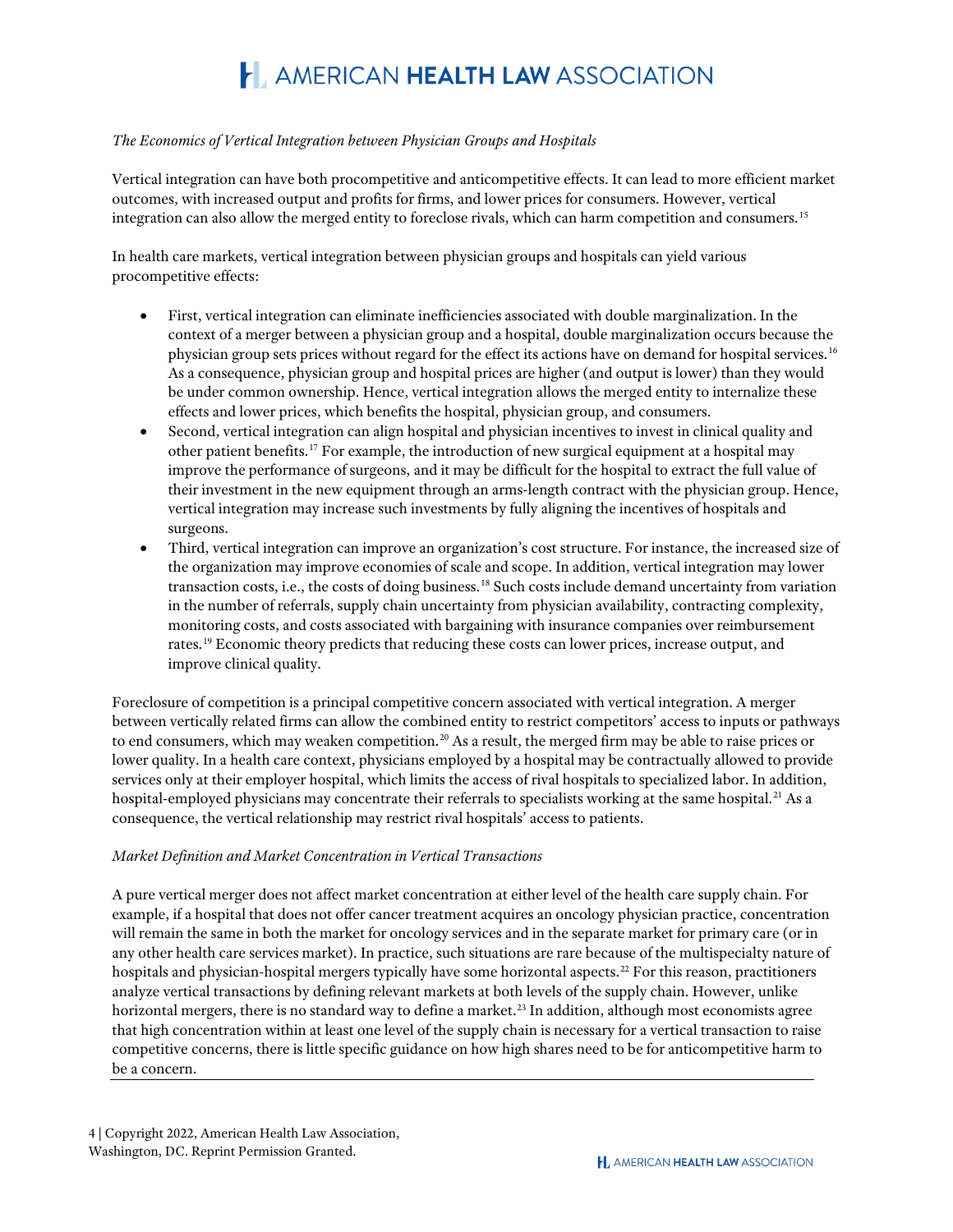#### *Assessment of Unilateral Competitive Effects*

Potential anticompetitive effects of vertical integration should be weighed against potential procompetitive effects. If the merger allows the combined entity to eliminate double marginalization, innovate, align incentives, improve coordination among providers, or deliver higher-quality care at lower cost, these factors should be weighed alongside potential foreclosure concerns.

Weighing the incentives of parties to a vertical transaction to foreclose rivals and harm competition against their incentives to lower prices and improve clinical quality involves applying an appropriate economic framework to relevant data and facts. One standard way to consider these opposing forces is through the lens of pricing pressure—i.e., whether the upward price pressure created by the merged entity's incentives to foreclose rivals outweighs the downward pricing pressure created by the merged entity's incentives to internalize the profit of their merger partner in their own pricing decisions. Obviously, if considered narrowly as an evaluation of price effects, UPP analysis would miss important aspects of health care competition such as the investment in and provision of clinical quality. However, pricing pressure analysis can be considered broadly as an analysis of economic incentives—e.g., pricing pressure effects can be interpreted on a quality-adjusted basis, which would implicitly account for incentives to improve or diminish the clinical quality of care caused by the merger.

In 2013, Serge Moresi and Steve Salop (MS, hereinafter) published a comprehensive framework for assessing the static pricing incentives of vertical mergers.<sup>[24](#page-8-10)</sup> MS' "vGUPPI" framework can be used, for example, to assess the incentives a physician group that merges with a hospital system has to increase rates at rival hospital facilities. MS show that the merged entity may have incentives to increase such rates when (1) there is a high degree of passthrough of physician rates to the hospital's customers (insurance carriers, employers, and patients) and (2) there is significant substitution from the affected rival hospital to the merging hospital system. In short, the merging physician group may want to increase prices when its merger-partner hospital system can recapture a large proportion of the rival hospital's lost business. MS' vGUPPI also considers the offsetting downward price pressure caused by the physician group's internalization of its merger-partner hospital system's profits on increased sales. That is, the physician group now gains from increased demand for the hospital system's services caused by a reduction in physician rates, which, in turn, cause a reduction in the hospital system's rates.

A UPP framework can be evaluated empirically given information on pass-through rates, diversion ratios, and price-cost margins. With sufficient data on hospital costs and rates, pass-through rates can be estimated. Diversion ratios between hospitals or between physician groups or both can be estimated using patient encounter data from state agencies, insurance carriers, or other sources. Finally, price-cost margins can be used to value the profits recaptured through rival losses and internalized through the vertical merger, which determines the level of UPP caused by the merger. Information on hospital and physician group price-cost margins generally are available through financial data.<sup>[25](#page-8-11)</sup>

Although the UPP framework outlined above is useful for understanding the relative strength of pricing incentives associated with a vertical merger, it is incomplete. First, like the GUPPI framework for analyzing horizontal mergers, the vGUPPI framework does not explicitly account for cost or quality efficiencies that the merger may achieve. However, the vGUPPI framework can be augmented to consider such efficiency benefits which will tend to further offset any incentive for the merged entity to cause anticompetitive harm. Second, as was alluded to above, the vGUPPI framework is a static analysis. Hence, it is unable explicitly to accommodate an assessment of dynamic merger harms or benefits. For example, a vertical merger may increase the incentive of the merged entity to invest in clinical quality by aligning the incentives of, for example, physician groups and hospitals. Yet, on the other hand, a vertical merger may also allow the merged entity to foreclose rivals to weaken competition in future periods. Assessments of such dynamic merger effects should be performed outside of the UPP framework.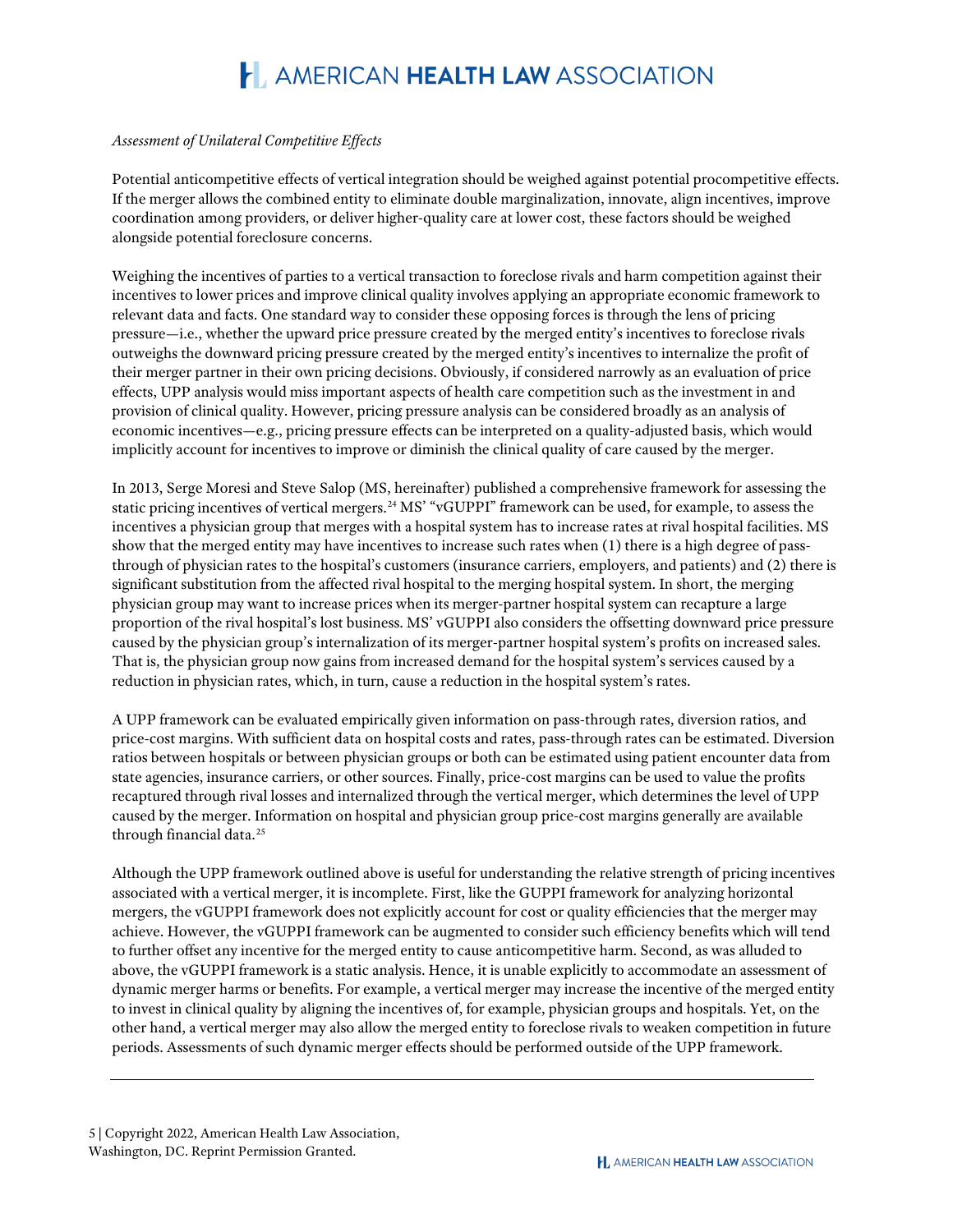#### *Retrospective Studies as an Alternative to Prospective Analysis of Vertical Mergers*

When the available data is not sufficient to prospectively evaluate a proposed vertical merger, retrospective studies of similar transactions can be informative. The academic literature has studied the effect of vertical integration on prices, spending,<sup>[26](#page-8-12)</sup> referral patterns,<sup>[27](#page-8-13)</sup> and a variety of quality measures,<sup>[28](#page-8-14)</sup> which shed light on both the procompetitive and anticompetitive effects of these transactions.[29](#page-9-0)

The most commonly used methodology in retrospective studies is the difference-in-differences approach. To estimate the effect of a physician-hospital merger, difference-in-differences studies compare the change in the outcome of interest (price, expenditure, quality, etc.) before and after the transaction at physician groups (or hospitals) that were involved in the acquisition to the analogous change at a control group of physician practices (or hospitals) that were not involved in the merger. The validity of the results depends critically on selecting an appropriate control group. In particular, if the acquired practices systematically differ from non-acquired ones, the estimated effects will generally be biased. To avoid such bias, practitioners use propensity score matching techniques to select members of the control group that are observably similar to the acquired physician practices.<sup>[30](#page-9-1)</sup>

To execute a difference-in-differences study, it is necessary to have data on the identity of the merging parties and on outcomes of interest before and after the transaction. A number of the published articles have used claims-level data from fee-for-service (FFS) Medicare or from commercial insurers. This type of data is very granular and provides information not only on prices and spending but also on clinical outcomes at the patient level, which makes it suitable for studying price and quality effects. It also allows the study of price and quality changes at the acquired physician group and at the acquiring hospital. The patient demographic information that it contains can be used to control for changes in the composition of the sample over time. If claims-level or aggregate Medicare or insurer data is not available, the Healthcare Cost Report Information System (HCRIS) provides an alternative source of information on hospital-level prices. In addition, CMS Hospital Compare provides hospital-level quality measures such as risk-adjusted 30-day mortality and readmission rates for heart attack, heart failure, and pneumonia.

To identify changes in ownership structure, a number of papers have used data from SK&A, the American Hospital Association (AHA) Annual Survey, and Levin Reports. SK&A data provides physician practice ownership information over time. It can be matched to AHA hospital data, which provides the system a hospital belongs to, and it also indicates whether a hospital owns any physician practices. In addition, the AHA data contains the number of beds and other information that can be used to select appropriate control hospitals.[31](#page-9-2) The Levin Reports is an additional source of information on mergers and acquisitions in the health care industry.

In addition, sources such as The American Community Survey (ACS), U.S. Census Bureau Small Area Income and Poverty Estimates (SAIPE), BLS Local Area Unemployment Statistics, the Area Health Resources Files (AHRF) provide information on a multitude of demographic characteristics at various levels of geographic aggregation that can be used as additional control variables in difference-in-differences studies.

#### **Emerging Issues in Physician Groups Transactions**

In this section, we briefly highlight four emerging issues related to M&A transactions involving physician practices: (1) the relevant geographic scope of physician group mergers; (2) evidence that accountable care organizations (ACOs) lead to increased consolidation among physician groups; (3) "stealth consolidation" among physician groups that fall below the threshold for regulatory review and potential impacts on the health care sector; and (4) the rise in acquisitions by private equity and potential antitrust concerns. These four topics do not represent a comprehensive list of "emerging issues" related to physician-group transactions but, instead, highlight trends for policy and enforcement in the years to come. Over time, these may expand the extent of analytical inquiry for some transactions.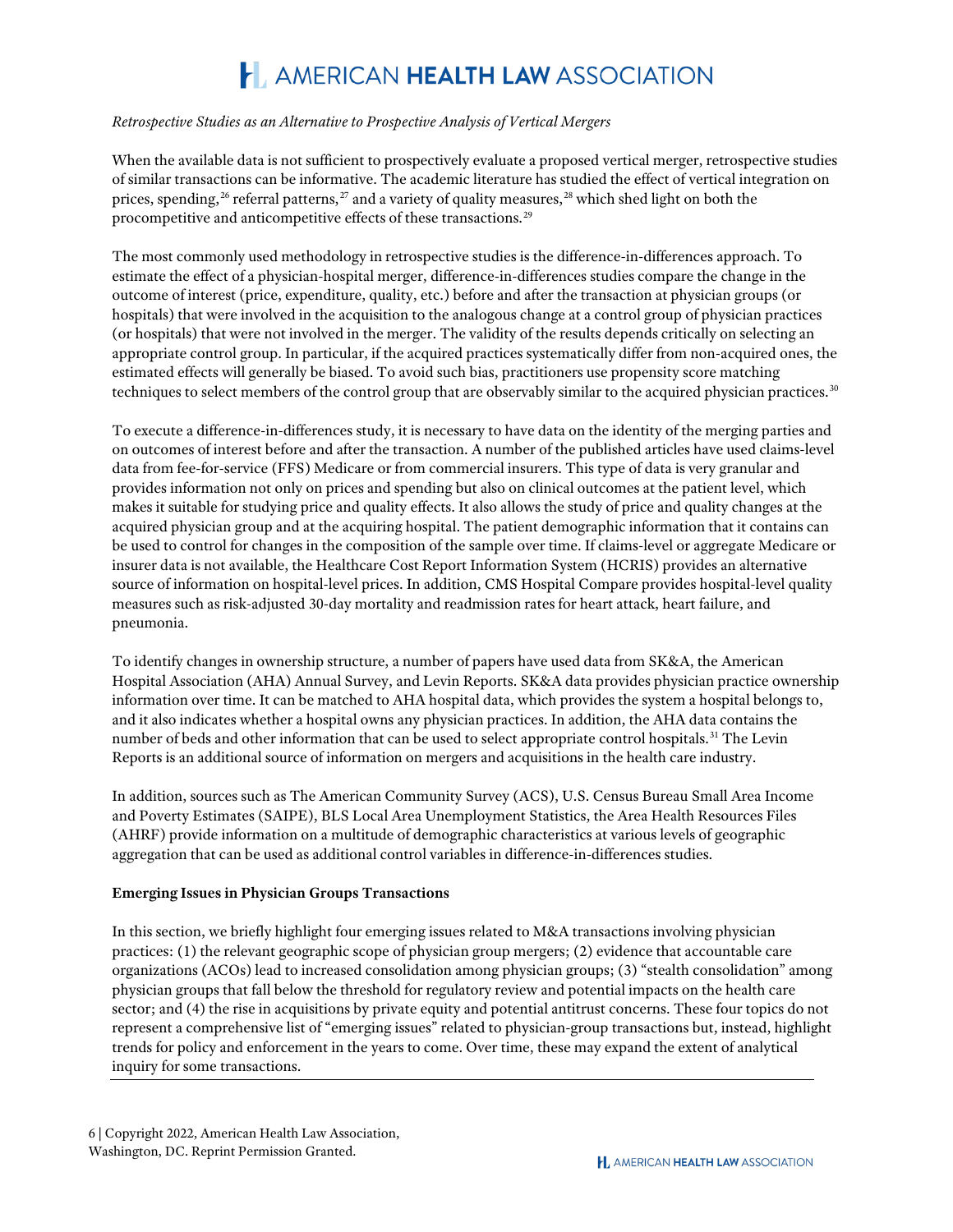#### *Is the Relevant Geographic Scope of Physician Group Mergers Broader than Traditional Geographic Markets?*

In recent years, a growing consideration for physician group mergers has been given to whether the size and geographic scope of a practice increases its ability to negotiate more favorable reimbursement rates with insurers, even if the merger does not increase the levels of concentration within conventional relevant antitrust markets. The foundation for such concerns stems from the fact that price negotiation relationship between insurers and providers often takes place at a level that is greater in scope than the boundaries defined by a provider's PSA for patients.[32](#page-9-3) That is, because the price setting negotiation for physician services can be regional or even national in scope, the overall size of the provider across this broader area can be of importance.

#### *Do Accountable Care Organizations Cause Increased Provider Consolidation?*

ACOs are a form of a joint venture between health care providers and payers.[33](#page-9-4) Although joint ventures like ACOs have existed in the healthcare industry for many years, ACOs gained attention after the 2010 Affordable Care Act established the Medicare Shared Savings Program (MSSP), which incentivizes providers to form ACOs for Medicare fee-for-service beneficiaries.[34](#page-9-5) In its simplest form, MSSP encourages groups of providers in an ACO to meet "certain quality performance standards established by the Secretary of Health and Human Services" by sharing in some portion of any savings that may arise from the ACO's participation in the program.[35](#page-9-6) Between 2012/2013 and 2021, the number of ACOs grew from 220 to 477, and the number of beneficiaries covered increased more than 3 times from 2.3 million to 10.7 million.<sup>[36](#page-9-7)</sup>

As joint ventures, ACOs offer procompetitive benefits but also can raise antitrust concerns.<sup>[37](#page-9-8)</sup> Potential procompetitive benefits include "increased coordination and integration to reduce healthcare costs while improving the quality of healthcare *at the same time* through, among other things, reducing morbidity rates and hospital readmissions."[38](#page-9-9) However, as with other joint ventures and collaborations, regulators recognize that ACOs may "reduce competition and harm consumers through higher prices or lower quality of care."[39](#page-9-10) For example, the California Attorney General's Office noted that ACOs may "[be] used as an excuse by health care providers to justify their ongoing program of acquisitions of physician practices, hospitals and ambulatory surgery centers."[40](#page-9-11)

#### *Is "Stealth Consolidation" Among Physician Groups Causing Higher Concentration and Anticompetitive Effects?*

"Stealth consolidation" is a term used for M&A transactions that "escape regulatory scrutiny but whose cumulative effect is large."[41](#page-9-12) One reason why the transaction may fall outside of regulatory review is the size of the transaction—specifically, antitrust enforcement agencies typically do not investigate transactions below a certain threshold (e.g., \$92 million in 2021).<sup>[42](#page-9-13)</sup> Research has shown that "stealth consolidation" has disproportionately affected the healthcare industry, including hospitals, home healthcare services, and kidney dialysis centers.<sup>[43](#page-9-14)</sup>

The FTC has noted "transactions that do not trigger the HSR filing thresholds" as one example of "questions about merger policy that the FTC's existing retrospectives do not address."[44](#page-9-15) To the extent that small-sized acquisitions continue to drive consolidation among physician groups, such transactions may warrant closer investigation by researchers and the agencies alike.<sup>[45](#page-9-16)</sup>

#### *Does Private Equity Ownership of Physician Practices Give Rise to Anticompetitive Conduct?*

Private equity ownership of businesses has raised antitrust concerns on multiple fronts in recent years. First, according to some theories, private equity entities may have the potential to facilitate collusive outcomes by holding ownership stakes in multiple companies within the same industry. Such common ownership and its effects have been analyzed in the airline, banking, and health care industries.<sup>[46](#page-9-17)</sup> Second, current FTC Chair Lina Khan's "Vision and Priorities for the FTC" memorandum describes private equity as a business model that "distort[s]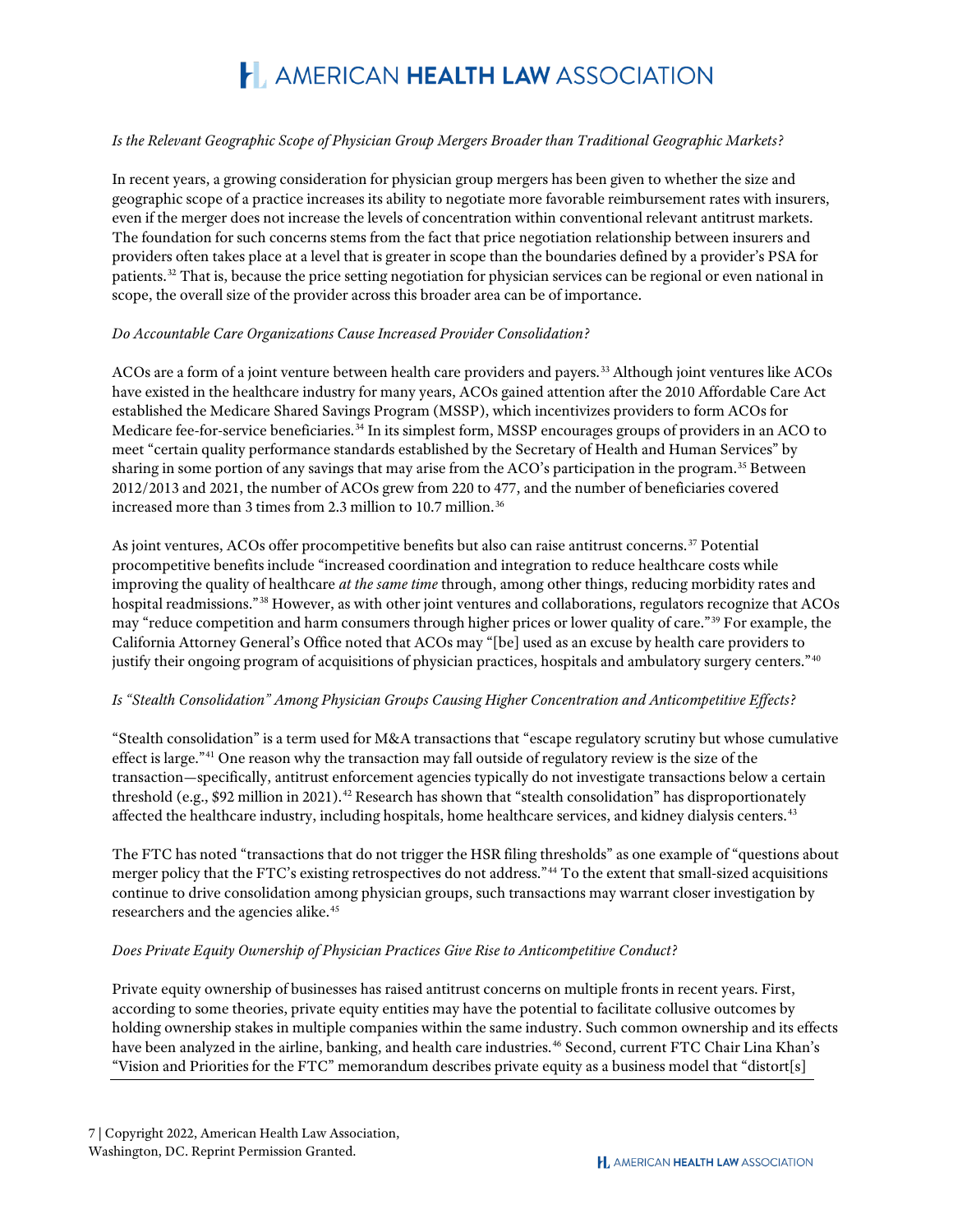ordinary incentives in ways that strip productive capacity and may facilitate unfair methods of competition and consumer protection violations."[47](#page-9-18) Khan argues that such "extractive business models" may be "ripe for abuse" because of the "deeply asymmetric relationship between the controlling firm and dependent entities."[48](#page-9-19) Thus, under increased scrutiny from competition and consumer protection enforcers, private equity firms and the businesses they own, including hospitals and physician groups, are likely to figure more prominently in future antitrust investigations and litigations.[49](#page-10-0)

*The authors are economists with The Brattle Group. The opinions expressed are those of the authors and do not necessarily reflect the views of the firm or its clients. This article is for general information purposes and is not intended to be and should not be taken as legal advice.*

<span id="page-7-7"></span><sup>8</sup> U.S. Department of Justice and the Federal Trade Commission, *Horizontal Merger Guidelines* (Aug. 19, 2010) (HMG, hereinafter).

<span id="page-7-12"></span><sup>13</sup> Federal Trade Commission, *FTC to Study the Impact of Physician Group and Healthcare Facility Mergers* (Jan. 14, 2021), [https://www.ftc.gov/news-events/press-releases/2021/01/ftc-study-impact-physician-group-healthcare-facility-mergers.](https://www.ftc.gov/news-events/press-releases/2021/01/ftc-study-impact-physician-group-healthcare-facility-mergers)

<span id="page-7-0"></span><sup>1</sup> For example, from mid-2013 to the end of 2015, the median size of physician group practices rose from 8 to 10 physicians. *See* David Muhlenstein & Nathan Smith, *Physician Consolidation: Rapid Movement From Small To Large Group Practices*, 2013-15, 35 HEALTH AFFAIRS 1638 (2016).

<span id="page-7-1"></span><sup>&</sup>lt;sup>2</sup> For example, between 2016 and 2018 the average share of physicians within an MSA that were affiliated with a health system, increased by 8.8 percentage points. *See* Laura Kimmey et al., *Geographic Variation in the Consolidation of Physician Into Health Systems*, 2016-18, 40 HEALTH AFFAIRS 165 (2021). Additionally, over the period from 2007 to 2013, hospitals acquired nearly 10% of the practices in the sample analyzed. *See* Cory Capps et al., *The Effect of Hospital Acquisitions of Physician Practices on* 

<span id="page-7-2"></span>*Prices and Pending*, 59 JOURNAL OF HEALTH ECONOMICS 139 (2018).<br><sup>3</sup> *See, e.g., Robert Town, The Effects of US Hospital Consolidations on Hospital Quality: A Comment. 18 INTERNATIONAL JOURNAL* OF THE ECONOMICS OF BUSINESS 127 (2011).<br><sup>4</sup> Federal Trade Commission and Department of Justice, *Statement of Antitrust Enforcement Policy Regarding Accountable Care* 

<span id="page-7-3"></span>*Organizations Participating in the Medicare Shared Savings Program; Notice*, 76 Fed. Reg. 67026 (Oct. 28, 2011) (FTC & DOJ Statement).

<span id="page-7-4"></span><sup>&</sup>lt;sup>5</sup> An HHI is measured as the sum of squared market shares in the relevant market being studied.

<span id="page-7-5"></span><sup>6</sup> The economic logic of service location-based shares is straightforward. The shares are consistent with the analytical approach that is most often used to define relevant geographic markets in health care provider mergers—i.e., a method based on diversion ratios among providers that are based on all patient encounters, regardless of where they live. The principal criticism of this method is that it completely ignores the competitive influence of physician groups that are located outside of the boundaries of the proposed relevant geographic market, which may, in some cases, be large. The economic logic behind patient-based shares is based on the fact that patients typically are secondary purchasers of health care provider services—i.e., insurance carriers negotiate health care service prices and bear the direct responsibility for their payment. In addition, the insurance product sold by insurance carriers can be viewed as being delivered to patient locations (or at least the location of their employers). The principal criticism of this method of computing shares is that it ignores the importance of physician groups located in the relevant geographic market to patients that live outside of the relevant geographic market. One way to avoid the shortcomings of both approaches is to estimate diversion ratios directly, which does not rely on market definition and market shares.

<span id="page-7-6"></span><sup>7</sup> In addition to data from the merging parties, so-called "discharge" data from state hospital agencies as well as claims data covering patient encounters from health plans provide two key sources of information that are typically utilized, when available.

<span id="page-7-8"></span><sup>9</sup> *See, e.g.,* Samuel A. Kleiner et al., *Market Power and Provider Consolidation in Physician Markets*, 15 INT J HEALTH ECON MANAG 1 (2015).

<span id="page-7-9"></span><sup>&</sup>lt;sup>10</sup> Christopher Garmon, *The Accuracy of Hospital Merger Screening Methods*, 48 RAND J ECON 1068 (2017).

<span id="page-7-10"></span><sup>11</sup> *See*, *e.g.*, Thomas Koch and Shawn W. Ulrick, *Price Effects of a Merger: Evidence from a Physicians' Market*, 59 ECON.INQU. 2 (2021).

<span id="page-7-11"></span> $12$  During the same period, the share of physicians that were employed by hospitals increased from 26% to 44%. Physicians Advocacy Institute, *Updated Physician Practice Acquisition Study: National and Regional Changes in Physician Employment, 2012-2018* (Feb. 2019)[, http://www.physiciansadvocacyinstitute.org/Portals/0/assets/docs/021919-Avalere-PAI-Physician-](http://www.physiciansadvocacyinstitute.org/Portals/0/assets/docs/021919-Avalere-PAI-Physician-Employment-Trends-Study-2018-Update.pdf?ver=2019-02-19-162735-117)[Employment-Trends-Study-2018-Update.pdf?ver=2019-02-19-162735-117,](http://www.physiciansadvocacyinstitute.org/Portals/0/assets/docs/021919-Avalere-PAI-Physician-Employment-Trends-Study-2018-Update.pdf?ver=2019-02-19-162735-117) at 8.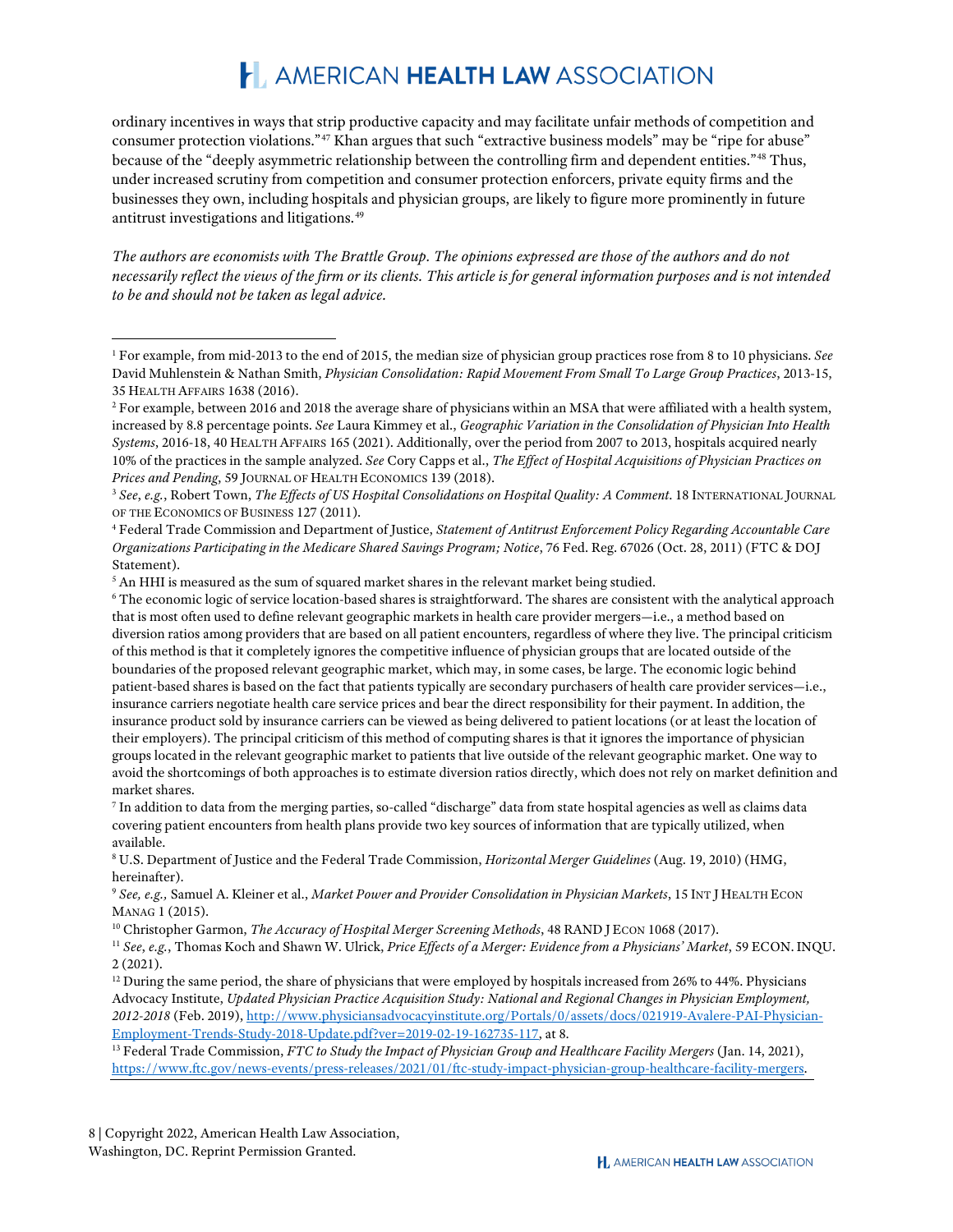<span id="page-8-0"></span><sup>14</sup> Transactions involving physicians (and health care service providers more generally) and health insurers have also garnered attention from the literature and enforcers in recent years. For example, in 2019, the FTC and Colorado Attorney General raised concerns of potentially anticompetitive vertical effects from the UnitedHealth/DaVita merger. Although focused on different geographic areas, both the FTC and Colorado Attorney General claimed that the combined entity had the "incentive and ability" to make United's "rivals" in Medicare Advantage plans, such as Humana, less competitive and thereby harm consumers. *See* Analysis of Agreement Containing Consent Orders to Aid Public Comment, *In the Matter of UnitedHealth Group Incorporated, Collaborative Care Holdings, LLC, DaVita Inc., and DaVita Medical Holdings, LLC*, File No. 181-0057 (June 19, 2019), [https://www.ftc.gov/system/files/documents/cases/181\\_0057\\_united\\_davita\\_aapc\\_6-19-19.pdf;](https://www.ftc.gov/system/files/documents/cases/181_0057_united_davita_aapc_6-19-19.pdf) and Complaint, *State of Colorado , ex rel. Philip J. Weiser, Attorney General v. UnitedHealth Group Incorporated and DaVita Inc.* (June 19, 2019), [https://coag.gov/app/uploads/2019/06/2019-06-19-08-00-13-United-DaVita-Complaint-final.pdf.](https://coag.gov/app/uploads/2019/06/2019-06-19-08-00-13-United-DaVita-Complaint-final.pdf)

<span id="page-8-1"></span><sup>15</sup> The procompetitive and anticompetitive theories of vertical integration are discussed in Brady Post et al., *Vertical Integration of Hospitals and Physicians: Economic Theory and Empirical Evidence on Spending and Quality*, 75 MEDICAL CARE RESEARCH AND REVIEW 399 (2018) (Post et al. (2018)).

<span id="page-8-2"></span><sup>16</sup> The same logic applies if one views physician groups and hospitals as producers of complementary services.

<span id="page-8-3"></span><sup>17</sup> For a discussion of the incentives created by vertical integration from the perspective of principal-agent theory, *see* Timothy Bresnahan & Jonathan Levin, *Vertical Integration and Market Structure*, Chapter 21 in The Handbook of Organization Economics, Princeton University Press (2012).<br><sup>18</sup> Physician-hospital integration is analyzed through the lens of agency theory, transaction cost economics, and dynamic

<span id="page-8-4"></span>capabilities theory in James Robinson, *Physician-Hospital Integration and the Economic Theory of the Firm*, 54 MEDICAL CARE RESEARCH AND REVIEW 3 (March 1997).<br><sup>19</sup> Post et al. (2018) discusses these and other transaction costs at greater length.

<span id="page-8-6"></span><span id="page-8-5"></span><sup>20</sup> *See*, *e.g.*, Janusz Ordover et al., *Equilibrium Vertical Foreclosure*, 80 THE AMERICAN ECONOMIC REVIEW 127 (March 1990) and Steven Salop & David Scheffman, *Raising Rivals' Costs*, 73 THE AMERICAN ECONOMIC REVIEW 267 (May 1983). Even if the merged entity does not completely foreclose competitors, it may still increase rivals' costs.

<span id="page-8-7"></span><sup>21</sup> Restricting referrals effectively changes substitution patterns, which may allow hospitals to set higher prices or negotiate harder with insurers.

<span id="page-8-8"></span> $^{22}$  To the extent that a transaction may lead to increased concentration of health care providers—e.g., when a hospital system acquires a physician group that otherwise would compete with physicians that they already employ—the antitrust analysis can proceed as prescribed in the HMG.

<span id="page-8-9"></span><sup>23</sup> The FTC and DOJ jointly published vertical merger guidelines in June 2020. However, the FTC withdrew these guidelines in September 2021. *See* Federal Trade Commission, *Federal Trade Commission Withdraws Vertical Merger Guidelines and Commentary* (Sept. 15, 2021), [https://www.ftc.gov/news-events/press-releases/2021/09/federal-trade-commission-](https://www.ftc.gov/news-events/press-releases/2021/09/federal-trade-commission-withdraws-vertical-merger-guidelines)

<span id="page-8-10"></span>withdraws-vertical-merger-guidelines.<br><sup>24</sup> Moresi, Serge and Steven C. Salop, *vGUPPI: Scoring Unilateral Pricing Incentives in Vertical Mergers*, 79 ANTITRUST LAW<br>JOURNAL 1 (2013).

<span id="page-8-11"></span><sup>25</sup> Accounting margins do not necessarily represent the economic margins that are most relevant to hospital and physician pricing decisions. Hence, it is important that the analyst carefully consider how accounting margins appropriately can be used to approximate the relevant economic margin.

<span id="page-8-12"></span><sup>26</sup> *See*, *e.g.*, Thomas Koch et al., *How Vertical Integration Affects the Quantity and Cost of Care for Medicare Beneficiaries*, 52 JOURNAL OF HEALTH ECONOMICS 19 (2017), Cory Capps et al., *The Effect of Hospital Acquisitions of Physician Practices on Prices and Spending*, 59 JOURNAL OF HEALTH ECONOMICS 139 (2018), Haizhen Lin et al., *Hospital Pricing Following Integration with Physician Practices*, 77 JOURNAL OF HEALTH ECONOMICS (2021) (Lin, McCarthy, and Richard (2021)), and Federico Ciliberto & David Dranove, *The Effect of Physician-Hospital Affiliations on Hospital Prices in California*, 25 JOURNAL OF HEALTH ECONOMICS 29 (2006).

<span id="page-8-13"></span><sup>27</sup> David Cutler et al., *Vertical Integration of Healthcare Providers Increases Self-Referrals and Can Reduce Downstream Competition: The Case of Hospital-Owned Skilled Nursing Facilities*, National Bureau of Economic Research Working Paper 28305 (Dec. 2020) and Laurence Baker et al., *The Effect of Hospital/Physician Integration on Hospital Choice*, 50 JOURNAL OF HEALTH ECONOMICS 1 (2016).

<span id="page-8-14"></span><sup>28</sup> Thomas Koch et al., *The Effects of Physician and Hospital Integration on Medicare Beneficiaries' Health Outcomes*, 103 REVIEW OF ECONOMICS AND STATISTICS 725 (2021) (Koch, Wendling, and Wilson (2021)), Caroline Carlin et al., *Changes in Quality of Health Care Delivery after Vertical Integration*, 50 HEALTH SERVICES RESEARCH 1043 (2015), Tara Bishop et al., *Trends in Hospital-Ownership of Physician Practices and the Effect on Processes to Improve Quality*, 22 AMERICAN JOURNAL OF MANAGED CARE 172, (2016), and Rachel Machta et al., *A Systematic Review of Vertical Integration and Quality of Care, Efficiency, and Patient-Centered Outcomes*, 44 HEALTH CARE MANAGEMENT REVIEW 159 (2019).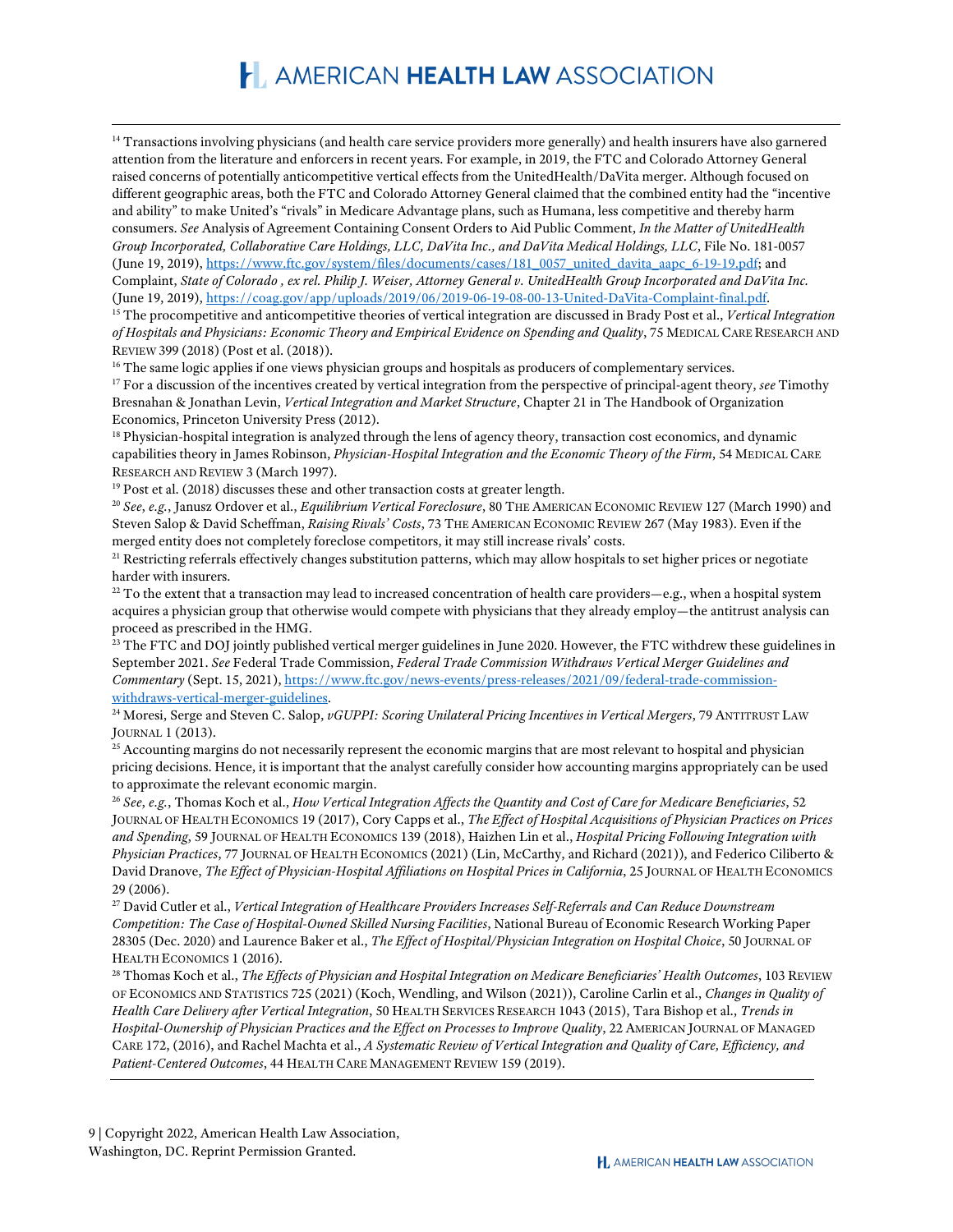<span id="page-9-0"></span><sup>29</sup> These studies generally find that physician-hospital integration leads to higher prices and spending while quality remains unchanged (based on health outcomes measures) or increases (based on procedural measures of quality).

<span id="page-9-1"></span><sup>30</sup> Koch, Wendling, and Wilson (2021), *supra* note 29; Lin, McCarthy, and Richard (2021), *supra* note 27.

<span id="page-9-2"></span><sup>31</sup> Another source of hospital-level information is the Dartmouth Atlas of Health Care.

<span id="page-9-3"></span><sup>32</sup> For a discussion in the context of hospital mergers, *see*, *e.g.*, Leemore Dafny et al., *The Price Effects of Cross-Market Mergers: Theory and Evidence from the Hospital Industry*, 50 RAND J ECON 286 (2019). "The existence of a common customer effect implies that market power may arise from combinations over even broader geographic areas and across product markets. This finding does not imply more expansive boundaries for mechanical calculations of market shares and change in Herfindahl-Hirschman Indexes used to evaluate whether mergers are likely to be anticompetitive; rather, we believe it favors an emphasis on the "direct effects" likely to arise from a merger, a concept promulgated in the 2010 Horizontal Merger Guidelines." <sup>33</sup> Kathleen E. Foote & Emilio E. Varanini, *A Few Thoughts About ACO Antitrust Issues from a Local Enforcement Perspective*, 40

<span id="page-9-4"></span>JOURNAL OF HEALTH POLITICS, POLICY AND LAW 887 (2015) (Foote and Varanini).

<span id="page-9-5"></span><sup>34</sup> Centers for Medicare and Medicaid Services, *Medicare > Shared Savings Program > About the Program*,

[https://www.cms.gov/Medicare/Medicare-Fee-for-Service-Payment/sharedsavingsprogram/about.](https://www.cms.gov/Medicare/Medicare-Fee-for-Service-Payment/sharedsavingsprogram/about) ACOs often serve both Medicare and commercially insured beneficiaries; *see* FTC & DOJ Statement, *supra* note 5.

<span id="page-9-6"></span><sup>35</sup> *See* FTC & DOJ Statement*, supra* note 5.

<span id="page-9-7"></span><sup>36</sup> Centers for Medicare and Medicaid Services, *Shared Savings Program Fast Facts – As of January 1, 2021*, [https://www.cms.gov/files/document/2021-shared-savings-program-fast-facts.pdf.](https://www.cms.gov/files/document/2021-shared-savings-program-fast-facts.pdf)

<span id="page-9-9"></span><span id="page-9-8"></span><sup>37</sup> ACOs formed through merger transactions are assessed under the HMG. *See* FTC & DOJ Statement, *supra* note 5 at 67027. <sup>38</sup> Foote and Varanini, *supra* note 34 at 888 (emphasis in original).

<span id="page-9-10"></span><sup>39</sup> FTC & DOJ Statement, *supra* note 5 at 67026. The FTC & DOJ Statement includes a discussion of an "antitrust safety zone" for ACOs in the MSSP in which "ACOs that fall within the safety zone are highly unlikely to raise significant competitive concerns." For example, ACOs whose combined share of each "common service" (defined by a major diagnostic category for inpatient services or outpatient category for outpatient services) in the participants' primary service areas is 30% or less would be exempt from regulatory scrutiny. The statement also warns against four types of conduct that could be viewed as anticompetitive, such as "anti-steering" contractual clauses, tying sales, and restrictions on information that would "aid enrollees in evaluation and selecting providers in the health plan." *See* FTC & DOJ Statement, *supra* note 5 at 67028-67030. <sup>40</sup> Foote and Varanini, *supra* note 34 at 892. The empirical literature studying the effect of ACOs on physician group

<span id="page-9-11"></span>concentration has found mixed results. *See*, *e.g.*, Hannah T. Neprash et al., *Little Evidence Exists to Support the Expectation That Providers Would Consolidate to Enter New Payment Models*, 36 *HEALTH AFFAIRS* 353 (2017); Genevieve P. Kanter et al., *Changes in Physician Consolidation With the Spread of Accountable Care Organizations*, 38 *HEALTH AFFAIRS* 1941 (2019); and Peter E. Lyu et a., *Soft Consolidation in Medicare ACOs: Potential for Higher Prices Without Mergers or Acquisitions*, 40 *Health Affairs* 980 (2021).

<span id="page-9-12"></span><sup>41</sup> Thomas Wollmann, *Stealth Consolidation: Evidence from an Amendment to the Hart-Scott-Rodino Act*, 1 AER: INSIGHTS 77 (2019).

<span id="page-9-13"></span><sup>42</sup> Federal Trade Commission, *HSR Threshold Adjustments and Reportability for 2021*, February 17, 2021,

<span id="page-9-14"></span>[https://www.ftc.gov/news-events/blogs/competition-matters/2021/02/hsr-threshold-adjustments-reportability-2021.](https://www.ftc.gov/news-events/blogs/competition-matters/2021/02/hsr-threshold-adjustments-reportability-2021) <sup>43</sup> *Id.* at 90-91.

<span id="page-9-15"></span><sup>44</sup> Federal Trade Commission, *Overview of the Merger Retrospective Program in the Bureau of Economics*,

<span id="page-9-16"></span>https://www.ftc.gov/policy/studies/merger-retrospectives/overview.<br><sup>45</sup> In the context of the dialysis industry, the existing academic literature has found that stealth consolidation leads to higher prices and lower quality for patients and that premerger notifications are essential for preserving competition. *See* Paul Eliason et al., *How Acquisitions Affect Firm Behavior and Performance: Evidence from the Dialysis Industry*, 135 THE QUARTERLY JOURNAL OF ECONOMICS 221 (2020), and Thomas Wollmann, *How to Get Away With Merger: Stealth Consolidation and Its Effects on US Healthcare*, National Bureau of Economic Research Working Paper 27274 (July 2021).

<span id="page-9-17"></span><sup>46</sup> S*ee, e.g.,* José Azar et al., *Anticompetitive Effects of Common Ownership*, 73 *JOURNAL OF FINANCE* 1513 (2018) (on airlines); José Azar et al., *Ultimate Ownership and Bank Competition*, *FINANCIAL MANAGEMENT 1* (2021) (on banking); and Mengde Liu, *Players Behind the Scenes: Common Ownership in the Hospital Industry*, Working Paper (Oct. 31, 2019),

<https://pdfs.semanticscholar.org/8dae/3f4c62c1eab3cf0412666f490f337149d223.pdf> (among hospitals). For a recent review of the literature, *see* Martin C. Schmalz, *Recent Studies on Common Ownership, Firm Behavior, and Market Outcomes*, 66 *THE ANTITRUST BULLETIN* 12 (2021).

<span id="page-9-18"></span><sup>47</sup> Lina M. Khan, "*Vision and Priorities for the FTC*," Memorandum to the Commission Staff and Commissioners (Sept. 22, 2021)[, https://www.ftc.gov/public-statements/2021/09/memo-chair-lina-m-khan-commission-staff-commissioners](https://www.ftc.gov/public-statements/2021/09/memo-chair-lina-m-khan-commission-staff-commissioners-regarding-vision)[regarding-vision,](https://www.ftc.gov/public-statements/2021/09/memo-chair-lina-m-khan-commission-staff-commissioners-regarding-vision) at 3.

<sup>48</sup> *Id*.

<span id="page-9-19"></span>10 | Copyright 2022, American Health Law Association, Washington, DC. Reprint Permission Granted.